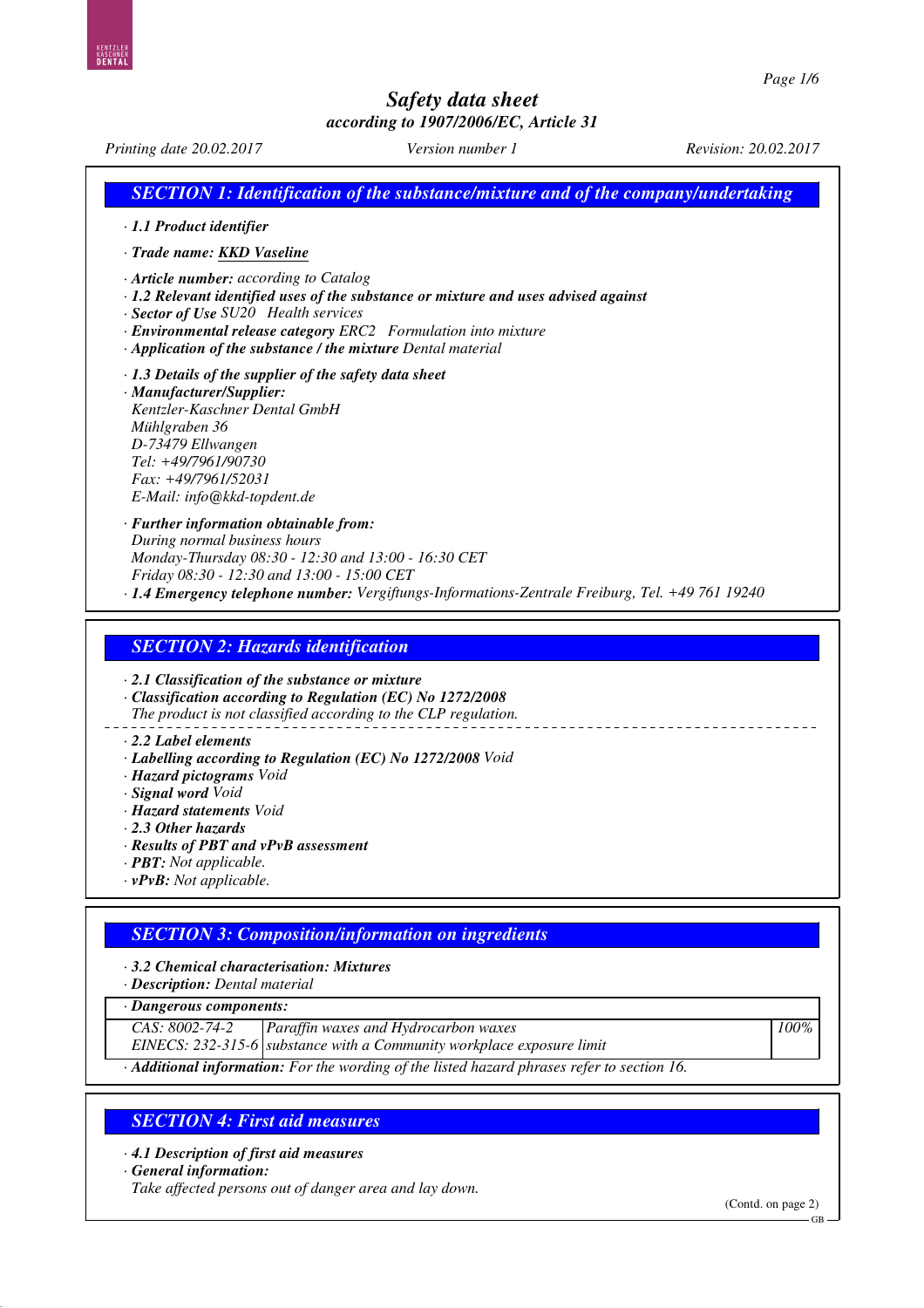*Printing date 20.02.2017 Version number 1 Revision: 20.02.2017*

*Trade name: KKD Vaseline*

(Contd. of page 1)

*Do not leave affected persons unattended.*

*No special measures required.*

*Take affected persons out into the fresh air. · After inhalation: Take affected persons into fresh air and keep quiet.*

- *· After skin contact: If skin irritation continues, consult a doctor.*
- *· After eye contact: Rinse opened eye for several minutes under running water.*

*· After swallowing: Inform doctor. Do not give milk or fatty oils.*

*· 4.2 Most important symptoms and effects, both acute and delayed No further relevant information available.*

*· 4.3 Indication of any immediate medical attention and special treatment needed*

*No further relevant information available.*

### *SECTION 5: Firefighting measures*

- *· 5.1 Extinguishing media*
- *· Suitable extinguishing agents: Use fire extinguishing methods suitable to surrounding conditions.*
- *· For safety reasons unsuitable extinguishing agents: Water with full jet*
- *· 5.2 Special hazards arising from the substance or mixture Carbon dioxide (CO2)*
- *· 5.3 Advice for firefighters*
- *· Protective equipment: No special measures required.*
- *· Additional information*

*Collect contaminated fire fighting water separately. It must not enter the sewage system.*

## *SECTION 6: Accidental release measures*

*· 6.1 Personal precautions, protective equipment and emergency procedures Not required.*

- *· 6.2 Environmental precautions: Do not allow to enter sewers/ surface or ground water.*
- *· 6.3 Methods and material for containment and cleaning up:*

*Absorb with liquid-binding material (sand, diatomite, acid binders, universal binders, sawdust).*

*· 6.4 Reference to other sections See Section 7 for information on safe handling. See Section 8 for information on personal protection equipment. See Section 13 for disposal information.*

### *SECTION 7: Handling and storage*

- *· 7.1 Precautions for safe handling No special measures required.*
- *· Information about fire and explosion protection: Do not spray onto a naked flame or any incandescent material.*
- *· 7.2 Conditions for safe storage, including any incompatibilities*
- *· Storage:*
- *· Requirements to be met by storerooms and receptacles: Store only in the original receptacle.*
- *· Information about storage in one common storage facility: Store away from foodstuffs.*
- *· Further information about storage conditions: None.*
- *· Storage class: Storage group: 13*
- *· 7.3 Specific end use(s) No further relevant information available.*

*SECTION 8: Exposure controls/personal protection*

*· Additional information about design of technical facilities: No further data; see item 7.*

(Contd. on page 3)

GB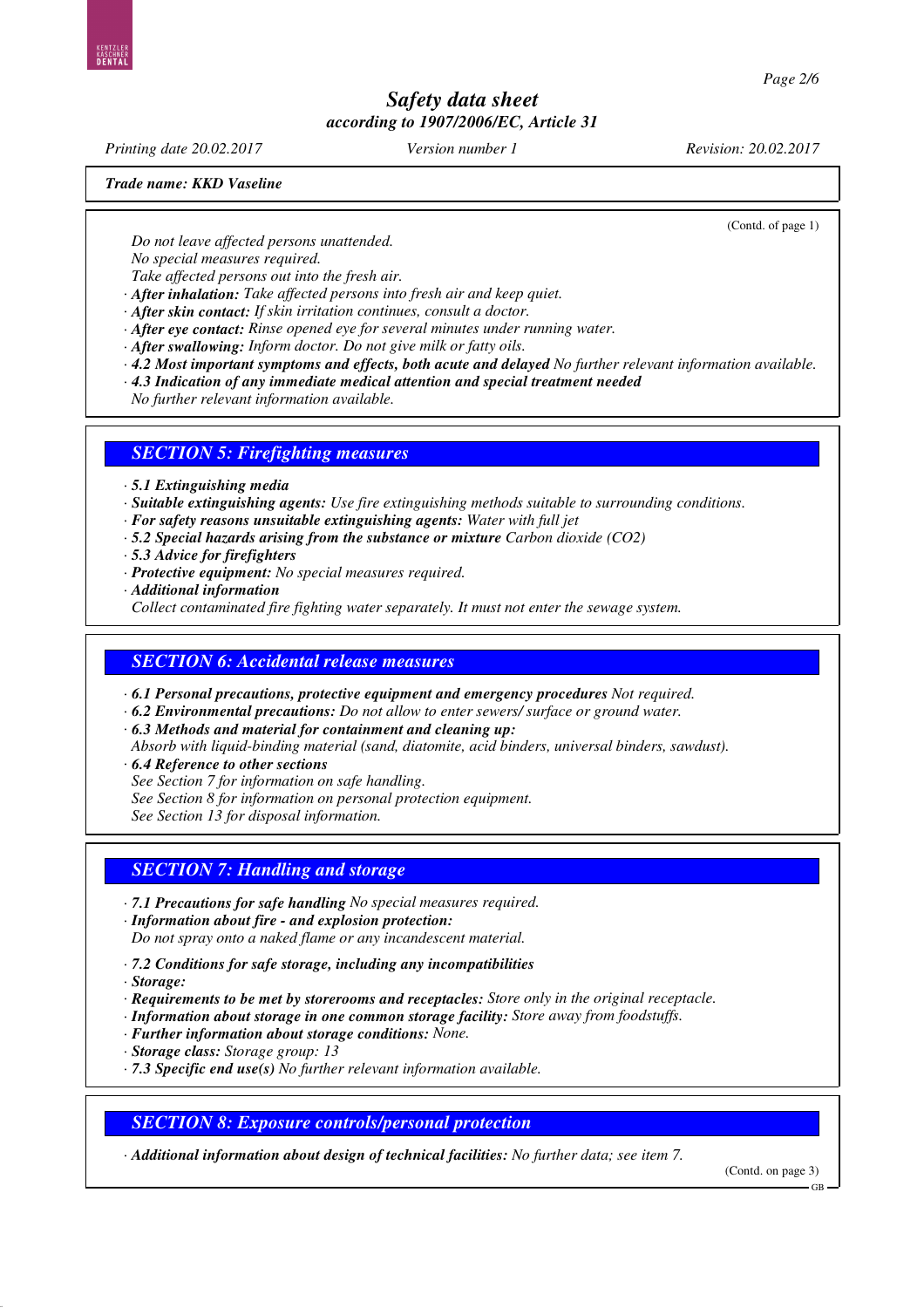*Printing date 20.02.2017 Version number 1 Revision: 20.02.2017 Trade name: KKD Vaseline* (Contd. of page 2) *· 8.1 Control parameters · Ingredients with limit values that require monitoring at the workplace: 8002-74-2 Paraffin waxes and Hydrocarbon waxes WEL Short-term value: 6 mg/m³ Long-term value: 2 mg/m³ · Additional information: The lists valid during the making were used as basis. · 8.2 Exposure controls · Personal protective equipment: · General protective and hygienic measures: The usual precautionary measures are to be adhered to when handling chemicals. · Respiratory protection: Not required. · Protection of hands: The glove material has to be impermeable and resistant to the product/ the substance/ the preparation. Selection of the glove material on consideration of the penetration times, rates of diffusion and the degradation · Material of gloves Fluorocarbon rubber (Viton) Butyl rubber, BR Recommended material thickness: Butylkautschuk: 0,50 mm +/- 0,10 mm Fluorkautschuk: 0,75 mm +/- 0,10 mm The selection of the suitable gloves does not only depend on the material, but also on further marks of quality and varies from manufacturer to manufacturer. As the product is a preparation of several substances, the resistance of the glove material can not be calculated in advance and has therefore to be checked prior to the application. · Penetration time of glove material Basis: DGUV 212-007 Permeation (Fluorkautschuk): + Level 6 (> 240 min) Permeation (Butykautschuk): + Level 6 (> 480 min) The determined penetration times according to EN 374 part III are not performed under practical conditions. Therefore a maximum wearing time, which corresponds to 50% of the penetration time, is recommended. The exact break through time has to be found out by the manufacturer of the protective gloves and has to be observed. · For the permanent contact gloves made of the following materials are suitable: Butyl rubber, BR · Not suitable are gloves made of the following materials: Plastic gloves*

*· Eye protection: Goggles recommended during refilling*

| $\cdot$ 9.1 Information on basic physical and chemical properties<br>$\cdot$ General Information |                 |  |
|--------------------------------------------------------------------------------------------------|-----------------|--|
| $\cdot$ Appearance:                                                                              |                 |  |
| Form:                                                                                            | Wax             |  |
| Colour:                                                                                          | White           |  |
| $\cdot$ Odour:                                                                                   | Recognisable    |  |
| • Odour threshold:                                                                               | Not determined. |  |
| $\cdot$ pH-value:                                                                                | Not determined. |  |
| $\cdot$ Change in condition                                                                      |                 |  |
| Melting point/freezing point:                                                                    | Undetermined.   |  |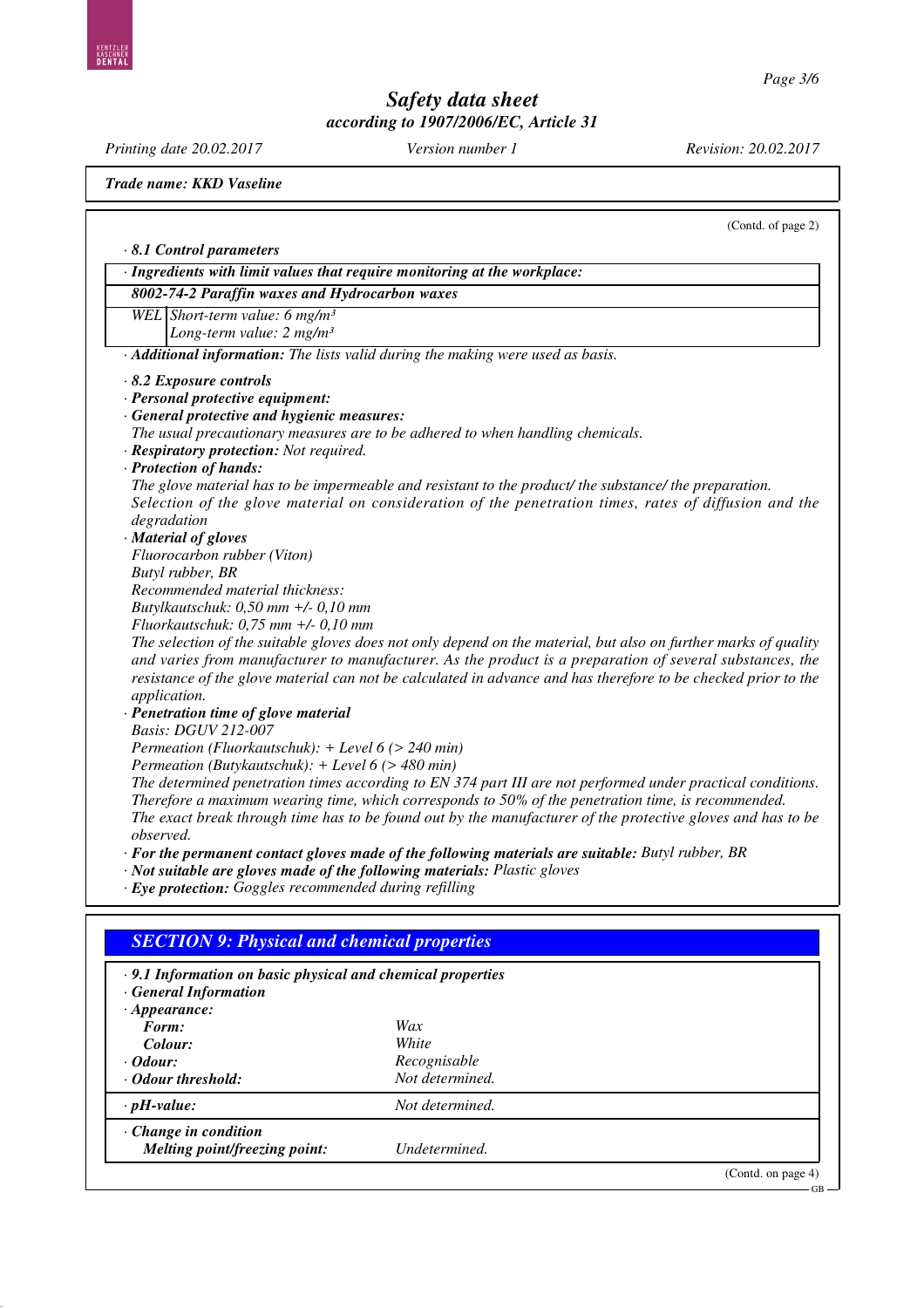| Printing date 20.02.2017                                                                        | Version number 1                                                                       | Revision: 20.02.2017 |
|-------------------------------------------------------------------------------------------------|----------------------------------------------------------------------------------------|----------------------|
| Trade name: KKD Vaseline                                                                        |                                                                                        |                      |
|                                                                                                 |                                                                                        | (Contd. of page 3)   |
| Initial boiling point and boiling range: Undetermined.                                          |                                                                                        |                      |
| · Flash point:                                                                                  | 200 °C                                                                                 |                      |
| · Flammability (solid, gas):                                                                    | Not applicable.                                                                        |                      |
| · Ignition temperature:                                                                         |                                                                                        |                      |
| Decomposition temperature:                                                                      | Not determined.                                                                        |                      |
| · Auto-ignition temperature:                                                                    | Product is not selfigniting.                                                           |                      |
| · Explosive properties:                                                                         | Product does not present an explosion hazard.                                          |                      |
| · Explosion limits:<br>Lower:<br><b>Upper:</b>                                                  | Not determined.<br>Not determined.                                                     |                      |
| · Vapour pressure:                                                                              | Not determined.                                                                        |                      |
| $\cdot$ Density at 20 °C:<br>· Relative density<br>· Vapour density<br>$\cdot$ Evaporation rate | $\langle$ 1 g/cm <sup>3</sup><br>Not determined.<br>Not determined.<br>Not determined. |                      |
| · Solubility in / Miscibility with<br>water:                                                    | Not miscible or difficult to mix.                                                      |                      |
| · Partition coefficient: n-octanol/water:                                                       | Not determined.                                                                        |                      |
| · Viscosity:<br>Dynamic:<br>Kinematic:                                                          | Not determined.<br>Not determined.                                                     |                      |
| · Solvent content:<br><b>Organic solvents:</b>                                                  | $0.0 \%$                                                                               |                      |
| <b>Solids content:</b><br>$\cdot$ 9.2 Other information                                         | 100.0%<br>No further relevant information available.                                   |                      |

### *SECTION 10: Stability and reactivity*

*· 10.1 Reactivity No further relevant information available.*

*· 10.2 Chemical stability*

- *· Thermal decomposition / conditions to be avoided: No decomposition if used according to specifications.*
- *· 10.3 Possibility of hazardous reactions No dangerous reactions known.*
- *· 10.4 Conditions to avoid Open fire, hot surfaces, high temperatures*
- *· 10.5 Incompatible materials: oxidants, acids, bases*
- *· 10.6 Hazardous decomposition products: No dangerous decomposition products known.*

### *SECTION 11: Toxicological information*

*· 11.1 Information on toxicological effects*

*· Acute toxicity Based on available data, the classification criteria are not met.*

*· Primary irritant effect:*

*· Skin corrosion/irritation Based on available data, the classification criteria are not met.*

*· Serious eye damage/irritation Based on available data, the classification criteria are not met.*

*· Respiratory or skin sensitisation Based on available data, the classification criteria are not met.*

(Contd. on page 5)

GB

KASCHNI<br>**Denta**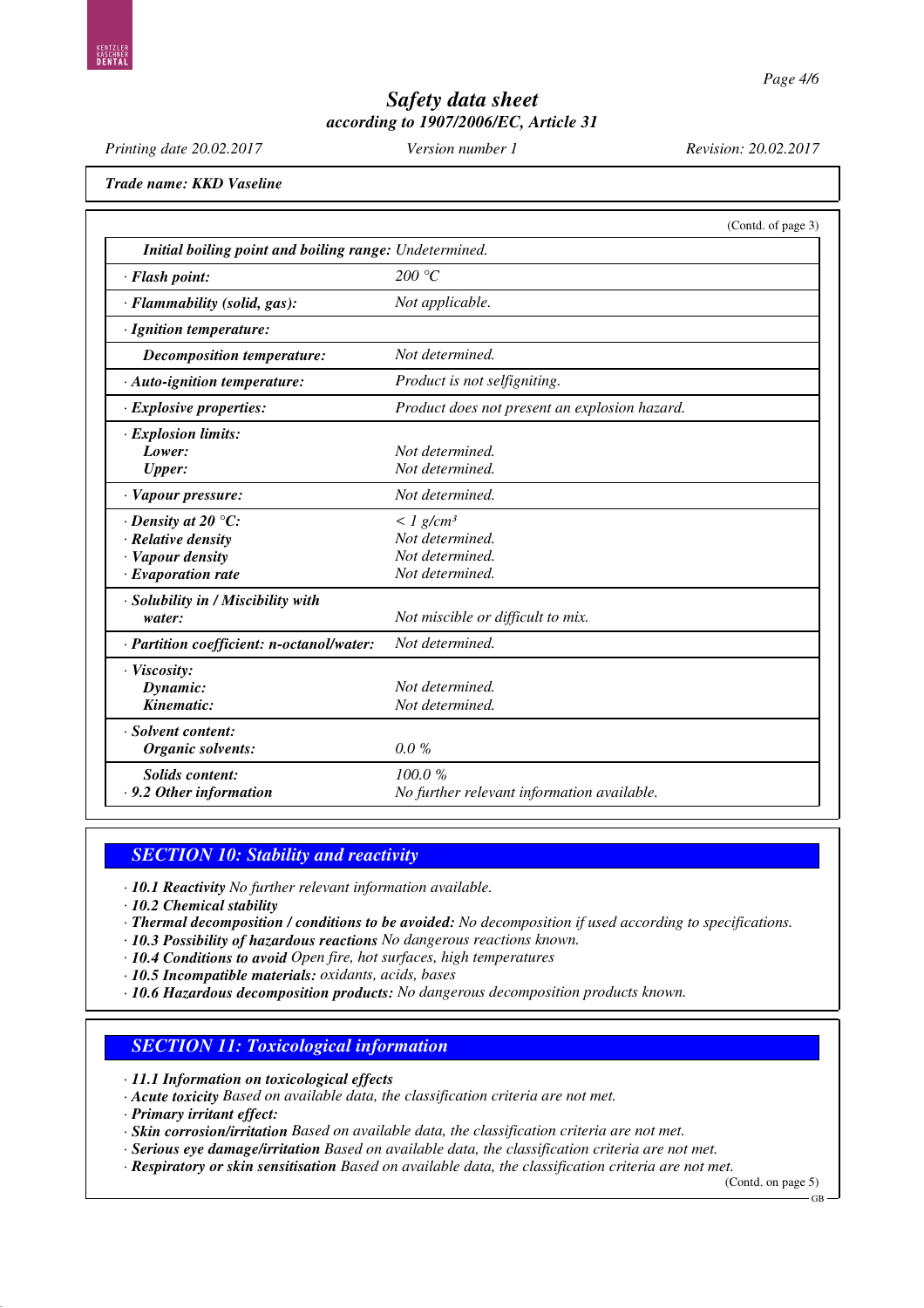*Printing date 20.02.2017 Version number 1 Revision: 20.02.2017*

*Trade name: KKD Vaseline*

(Contd. of page 4)

GB

*· CMR effects (carcinogenity, mutagenicity and toxicity for reproduction)*

*· Germ cell mutagenicity Based on available data, the classification criteria are not met.*

*· Carcinogenicity Based on available data, the classification criteria are not met.*

*· Reproductive toxicity Based on available data, the classification criteria are not met.*

- *· STOT-single exposure Based on available data, the classification criteria are not met.*
- *· STOT-repeated exposure Based on available data, the classification criteria are not met.*
- *· Aspiration hazard Based on available data, the classification criteria are not met.*

### *SECTION 12: Ecological information*

- *· 12.1 Toxicity*
- *· Aquatic toxicity: No further relevant information available.*
- *· 12.2 Persistence and degradability No further relevant information available.*
- *· 12.3 Bioaccumulative potential No further relevant information available.*
- *· 12.4 Mobility in soil No further relevant information available.*
- *· Additional ecological information:*
- *· General notes:*

*Water hazard class 1 (German Regulation) (Self-assessment): slightly hazardous for water Do not allow undiluted product or large quantities of it to reach ground water, water course or sewage system.*

- *· 12.5 Results of PBT and vPvB assessment*
- *· PBT: Not applicable.*
- *· vPvB: Not applicable.*
- *· 12.6 Other adverse effects No further relevant information available.*

### *SECTION 13: Disposal considerations*

*· 13.1 Waste treatment methods*

*· Recommendation Smaller quantities can be disposed of with household waste.*

*· European waste catalogue*

*07 07 99 wastes not otherwise specified*

*· Uncleaned packaging:*

*· Recommendation: Disposal must be made according to official regulations.*

| $\cdot$ 14.1 UN-Number                                         |                 |  |
|----------------------------------------------------------------|-----------------|--|
| · ADR, ADN, IMDG, IATA                                         | Void            |  |
| $\cdot$ 14.2 UN proper shipping name<br>· ADR, ADN, IMDG, IATA | Void            |  |
| $\cdot$ 14.3 Transport hazard class(es)                        |                 |  |
| · ADR, ADN, IMDG, IATA                                         |                 |  |
| $\cdot Class$                                                  | Void            |  |
| · 14.4 Packing group                                           |                 |  |
| $\cdot$ ADR, IMDG, IATA                                        | Void            |  |
| $\cdot$ 14.5 Environmental hazards:                            | Not applicable. |  |